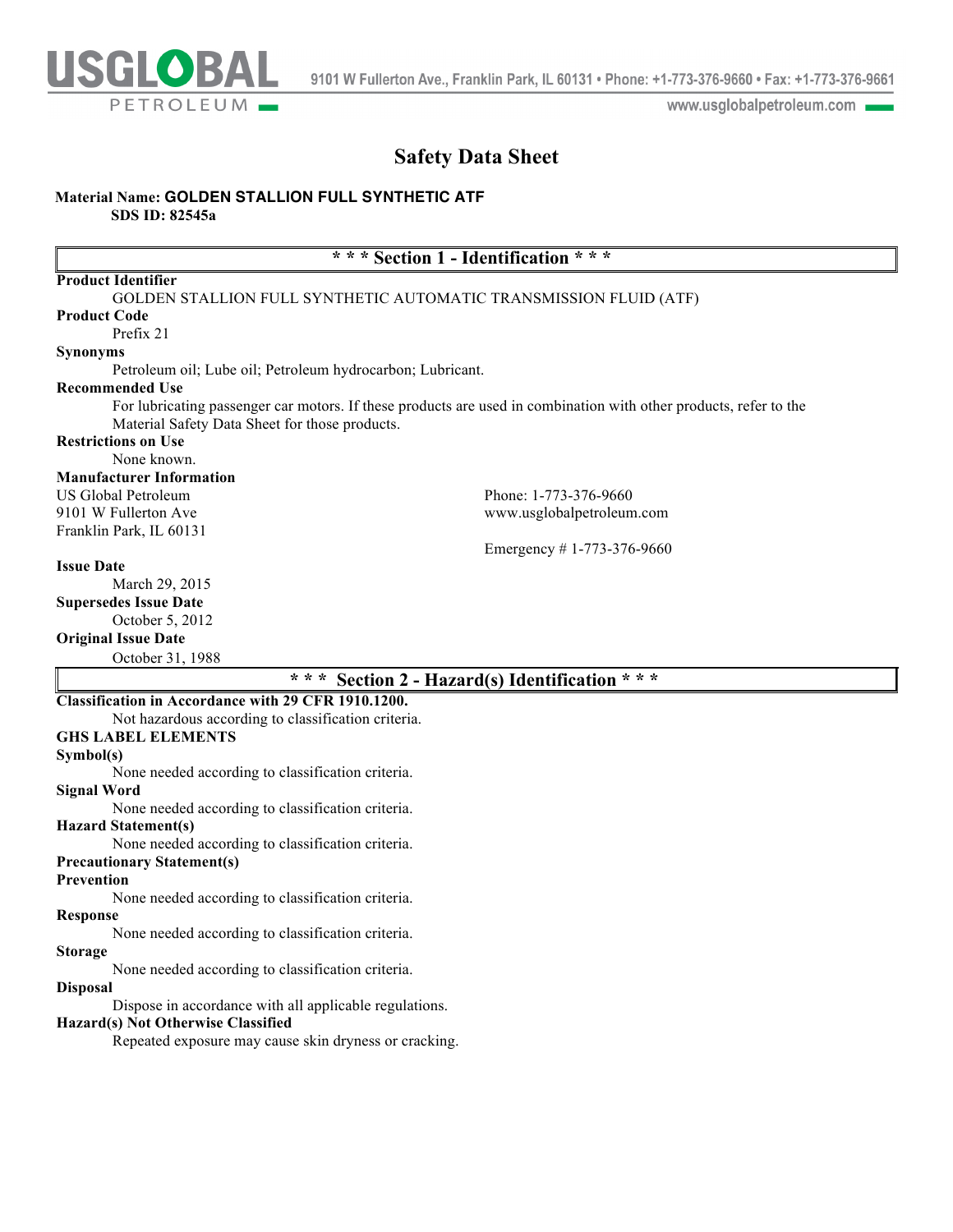## **Material Name: GOLDEN STALLION FULL SYNTHETIC ATF SDS ID: 82545a**

## **\* \* \* Section 3 - Composition / Information on Ingredients \* \* \***

| <b>CAS</b>    | Component                                                                 | Percent      |
|---------------|---------------------------------------------------------------------------|--------------|
| 64741-88-4    | Petroleum distillates, solvent-refined heavy paraffinic                   | $0-100*$     |
| 64742-01-4    | Residual oils (petroleum), solvent refined                                | $0-100*$     |
| 64742-57-0    | Residual oils (petroleum), hydrotreated                                   | $0-100*$     |
| 64742-62-7    | Residual oils (petroleum), solvent dewaxed                                | $0-100*$     |
| 72623-83-7    | Lubricating oils (petroleum), C>25, hydrotreated bright stock             | $0-100*$     |
| 64742-58-1    | Lubricating oils, petroleum, hydrotreated spent                           | $3 - 100*$   |
| 72623-87-1    | Lubricating oils, petroleum, C20-50, hydrotreated neutral oil-based       | $0 - 40$     |
| 178603-64-0   | Gas oils, petroleum, vacuum, hydrocracked, hydroisomerized, hydrogenated, | $0 - 45$     |
|               | C15-30, branched and cyclic, high viscosity index                         |              |
| 178603-65-1   | Gas oils, petroleum, vacuum, hydrocracked, hydroisomerized, hydrogenated, | $0 - 45$     |
|               | C20-40, branched and cyclic, high viscosity index                         |              |
| 178603-66-2   | Gas oils, petroleum, vacuum, hydrocracked, hydroisomerized, hydrogenated, | $0 - 45$     |
|               | C25-55, branched and cyclic, high viscosity index                         |              |
| Not Available | Mineral Oil                                                               | $4 - 24$     |
| 64742-52-5    | Petroleum distillates, hydrotreated heavy naphthenic                      | $0 - 26$     |
| 68649-42-3    | Phosphorodithioic acid, O,O-di-C1-14-alkyl esters, zinc salts             | $0.25 - 1.5$ |

## **\* \* \* Section 4 - First Aid Measures \* \* \***

## **Description of Necessary**

#### **Measures Inhalation**

IF INHALED: Remove victim to fresh air and keep at rest in a position comfortable for breathing. Get medical attention if needed.

## **Skin**

IF ON SKIN: Wash with plenty of soap and water. Get medical attention, if needed.

#### **Eyes**

IF IN EYES: Rinse cautiously with water for several minutes. Remove contact lenses if present and easy to do. Continue rinsing. Get medical attention if needed.

#### **Ingestion**

IF SWALLOWED: Immediately call a POISON CENTER or doctor/physician.

### **Most Important**

#### **Symptoms/Effects Acute**

No information on significant adverse effects.

## **Delayed**

No information on significant adverse effects.

#### **Indication of Immediate Medical Attention and Special Treatment Needed, If Needed**

Treat symptomatically and supportively. Call 1-800-468-1760 for additional information.

## **\* \* \* Section 5 - Fire-Fighting Measures \* \* \***

#### **Suitable Extinguishing Media**

Carbon dioxide, regular foam, dry chemical, water spray, or water fog. Water or foam may cause frothing.

## **Unsuitable Extinguishing Media**

None known.

## **Specific Hazards Arising from the Chemical**

Negligible fire hazard. "Empty" containers may retain residue and can be dangerous. Product is not sensitive to mechanical impact or static discharge.

#### **Hazardous Combustion Products**

Decomposition and combustion materials may be toxic. Burning may produce aldehydes, hydrogen sulfide, alkyl mercaptans, sulfides, carbon monoxide, and oxides of sulfur, calcium and zinc and other unidentified organic compounds.

 $\mathcal{L}_\mathcal{L}$  , and the contribution of the contribution of the contribution of the contribution of the contribution of the contribution of the contribution of the contribution of the contribution of the contribution of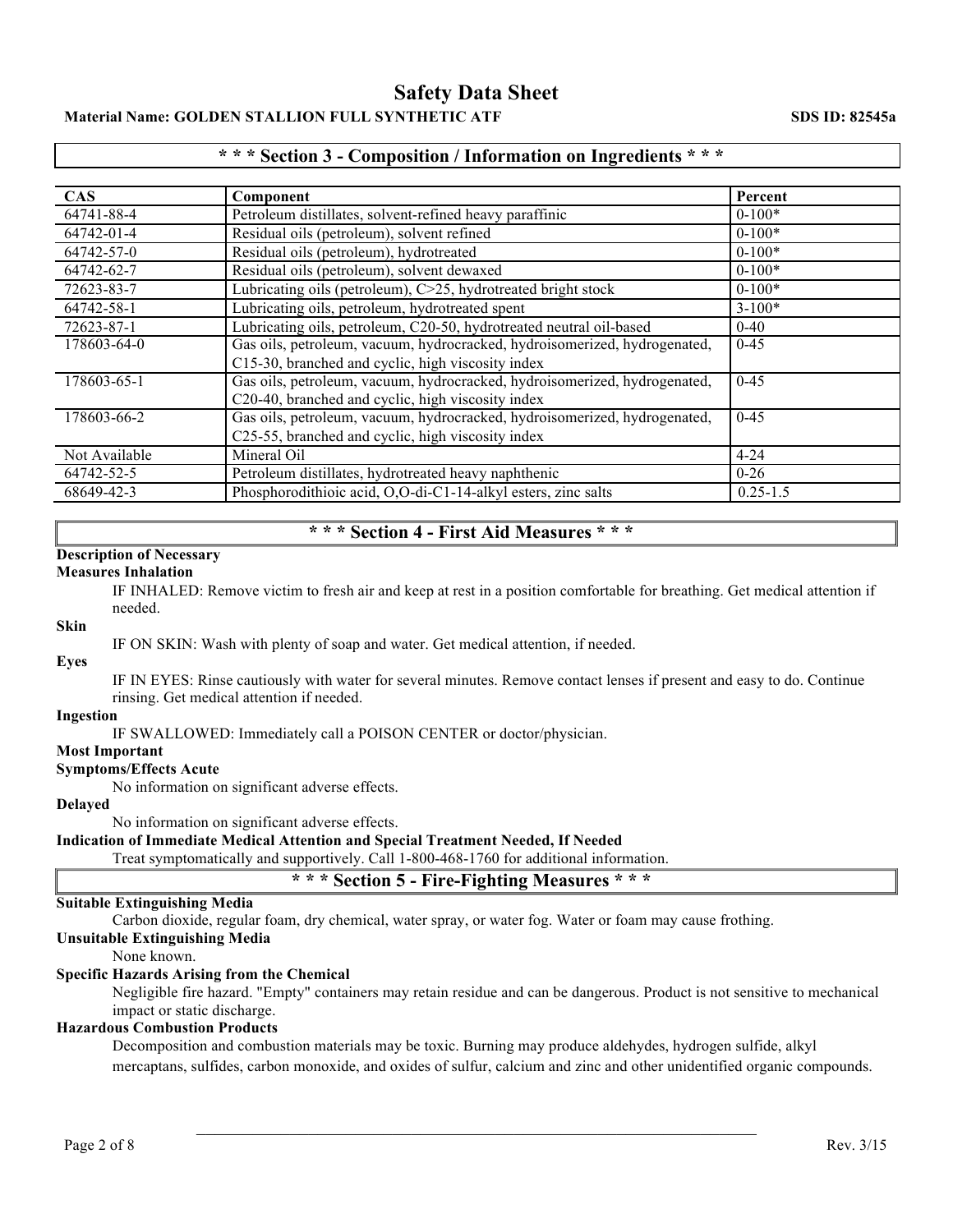**Material Name: GOLDEN STALLION FULL SYNTHETIC ATF SDS ID: 82545a**

#### **Special Protective Equipment and Precautions for Firefighters**

A positive-pressure, self-contained breathing apparatus (SCBA) and full-body protective equipment are required for fire emergencies.

#### **Fire Fighting Measures**

Move container from fire area if it can be done without risk. Cool containers with water spray until well after the fire is out. Stay away from the ends of tanks. Keep unnecessary people away, isolate hazard area and deny entry.

#### **NFPA Ratings: Health:** 1 **Fire:** 1 **Reactivity:** 0

Hazard Scale:  $0 =$  Minimal  $1 =$  Slight  $2 =$  Moderate  $3 =$  Serious  $4 =$  Severe

### **\* \* \* Section 6 - Accidental Release Measures \* \* \***

## **Personal Precautions, Protective Equipment and Emergency Procedures**

Wear personal protective clothing and equipment, see Section 8. Avoid release to the environment.

### **Methods and Materials for Containment and Clean Up**

Remove all ignition sources. Do not touch or walk through spilled product. Stop leak if you can do it without risk. Wear protective equipment and provide engineering controls as specified in Section 9: Exposure Controls/Personnel Protection. Isolate hazard area. Keep unnecessary and unprotected personnel from entering. Ventilate area and avoid breathing vapor or mist. Contain spill away from surface water and sewers. Contain spill as a liquid for possible recovery, or sorb with compatible sorbent material and shovel with a clean, sparkproof tool into a sealable container for disposal. Additionally, for large spills: Dike far ahead of liquid spill for collection and later disposal.

There may be specific federal regulatory reporting requirements associated with spills, leaks, or releases of this product. Also see Section 15: Regulatory Information.

## **\* \* \* Section 7 - Handling and Storage \* \* \***

## **Precautions for Safe Handling**

Keep away from sparks or flame. Where flammable mixtures may be present, equipment safe for such locations should be used. Use clean tools. When transferring large volumes of product, metal containers, including trucks and tank cars, should be grounded and bonded. These products have a low vapor pressure and are not expected to present an inhalation hazard under normal temperatures and pressures. However, when aerosolizing, misting, or heating these products, do not breathe vapor or mist. Use in a well ventilated area. Avoid contact with eyes, skin, clothing, and shoes.

#### **Conditions for Safe Storage, Including Any Incompatibilities**

Keep container tightly closed when not in use and during transport. Store containers in a cool, dry place. Store locked up. Do not pressurize, cut, weld, braze, solder, drill, or grind containers. Keep containers away from flame, sparks, static electricity, or other sources of ignition. Empty product containers may retain product residue and can be dangerous.

### **Incompatibilities**

Oxidizing materials, acids, reactive halogens.

## **\* \* \* Section 8 - Exposure Controls / Personal Protection \* \* \***

#### **Component Exposure Limits**

ACGIH, OSHA, and NIOSH have not developed exposure limits for any of this product's components.

## **Appropriate Engineering Controls**

Provide general ventilation needed to maintain concentration of vapor or mist below applicable exposure limits. Where adequate general ventilation is unavailable, use process enclosures, local exhaust ventilation, or other engineering controls to control airborne levels below applicable exposure limits.

#### **Individual Protective Measures, such as Personal Protective Equipment**

Protective equipment should be selected based upon the conditions under which this material is used. A hazard assessment of the work area for PPE requirements should be conducted by a qualified professional pursuant to regulatory requirements. The following PPE should be considered the minimum required: safety glasses, gloves, lab coat, or apron.

#### **Eyes/Face Protection**

Safety glasses with side shields should be worn at a minimum. Additional protection, such as goggles, face shields, or respirators may be needed depending upon anticipated use and concentrations of mists or vapors. Provide an emergency eye wash fountain and quick drench shower in the immediate work area. Contact lens use is not recommended.

#### **Skin Protection**

Where skin contact is likely, wear chemical impervious protective gloves; use of natural rubber or equivalent gloves is not recommended.

 $\mathcal{L}_\text{max}$  and the contract of the contract of the contract of the contract of the contract of the contract of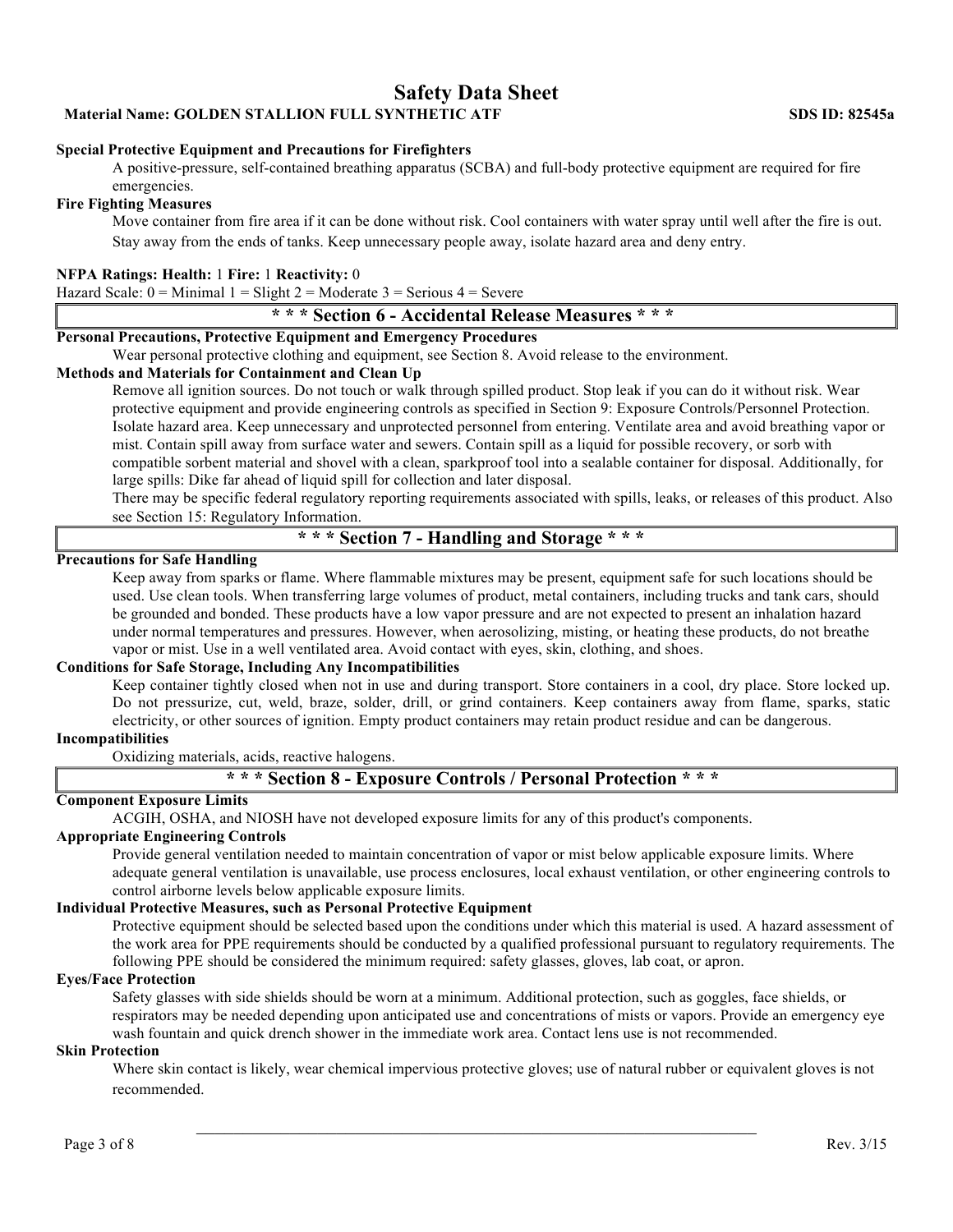## **Safety Data Sheet Material Name: GOLDEN STALLION FULL SYNTHETIC ATF** SDS ID: 82545a

## **Respiratory Protection**

No respirator is required under normal conditions of use. Use NIOSH-certified P- or R- series particulate filter and organic vapor cartridges when concentration of vapor or mist exceeds applicable exposure limits. Protection provided by air purifying respirators is limited. Do not use N-rated respirators. Selection and use of respiratory protective equipment should be in accordance in the USA with OSHA General Industry Standard 29 CFR 1910.134; or in Canada with CSA Standard Z94.4. Consult with a health and safety professional for specific respirators appropriate for your use.

## **\* \* \* Section 9 - Physical & Chemical Properties \* \* \***

| Appearance/Odor: Liquid, amber, petroleum odor.                                                                                                         |                                                                                     |                                                 | <b>pH</b> : Not applicable                                       |  |  |  |
|---------------------------------------------------------------------------------------------------------------------------------------------------------|-------------------------------------------------------------------------------------|-------------------------------------------------|------------------------------------------------------------------|--|--|--|
|                                                                                                                                                         | petroleum<br>Boiling Point: 475°F (246°C) (minimum)                                 |                                                 | <b>Melting Point:</b> Not available [pour point $0^{\circ}$ F (- |  |  |  |
| <b>Solubility (H2O):</b> Insoluble                                                                                                                      |                                                                                     | <b>Specific Gravity:</b> $0.88$ (water = 1)     | $18^{\circ}$ C) (maximum)].<br>(approximately)                   |  |  |  |
|                                                                                                                                                         | <b>Density:</b> 7.3 LB/US gal $(880 \text{ g/l})$<br>(approximately)                | <b>Octanol/H2O Coeff.:</b> Not available        |                                                                  |  |  |  |
| <b>Evaporation Rate: Not available</b><br><b>Odor Threshold:</b> Not available                                                                          |                                                                                     | <b>Auto Ignition Temperature:</b> Not available | Flash Point: 383°F (195°C) (minimum)<br>Cleveland Open Cup       |  |  |  |
|                                                                                                                                                         | LFL: Not available                                                                  |                                                 | <b>Viscosity:</b> >20.5 mm <sup>2</sup> /s @ 104°F (40°C)        |  |  |  |
|                                                                                                                                                         | UFL: Not available<br>Vapor Pressure: less than 0.1 mmHg at 68°F<br>$(20^{\circ}C)$ |                                                 |                                                                  |  |  |  |
| <b>Other Property Information</b><br>No information is available.                                                                                       |                                                                                     |                                                 |                                                                  |  |  |  |
|                                                                                                                                                         | * * * Section 10 - Stability & Reactivity * * *                                     |                                                 |                                                                  |  |  |  |
| Reactivity                                                                                                                                              |                                                                                     |                                                 |                                                                  |  |  |  |
| No reactivity hazard is expected.                                                                                                                       |                                                                                     |                                                 |                                                                  |  |  |  |
| <b>Chemical Stability</b>                                                                                                                               |                                                                                     |                                                 |                                                                  |  |  |  |
| Stable under normal temperatures and pressures.<br><b>Possibility of Hazardous Reactions</b>                                                            |                                                                                     |                                                 |                                                                  |  |  |  |
| Will not polymerize.                                                                                                                                    |                                                                                     |                                                 |                                                                  |  |  |  |
| <b>Conditions To Avoid</b>                                                                                                                              |                                                                                     |                                                 |                                                                  |  |  |  |
| Avoid sparks or flame when not in use.                                                                                                                  |                                                                                     |                                                 |                                                                  |  |  |  |
| <b>Incompatible Materials</b>                                                                                                                           |                                                                                     |                                                 |                                                                  |  |  |  |
|                                                                                                                                                         | Avoid oxidizing agents, acids and reactive halogens.                                |                                                 |                                                                  |  |  |  |
| <b>Hazardous Decomposition Products</b>                                                                                                                 |                                                                                     |                                                 |                                                                  |  |  |  |
| None under normal temperatures and pressures.                                                                                                           |                                                                                     |                                                 |                                                                  |  |  |  |
|                                                                                                                                                         | *** Section 11 - Toxicological Information ***                                      |                                                 |                                                                  |  |  |  |
| <b>Toxicity Data and Information</b>                                                                                                                    |                                                                                     |                                                 |                                                                  |  |  |  |
| <b>Component Analysis - LD50/LC50</b>                                                                                                                   |                                                                                     |                                                 |                                                                  |  |  |  |
|                                                                                                                                                         | Petroleum distillates, solvent-refined heavy paraffinic (64741-88-4)                |                                                 |                                                                  |  |  |  |
| Dermal LD50 Rabbit >2000 mg/kg; Inhalation LC50 Rat 2.18 mg/L 4 h; Oral LD50 Rat >5000 mg/kg                                                            |                                                                                     |                                                 |                                                                  |  |  |  |
| Residual oils (petroleum), solvent refined (64742-01-4)<br>Dermal LD50 Rabbit >2000 mg/kg; Inhalation LC50 Rat 2.18 mg/L 4 h; Oral LD50 Rat >5000 mg/kg |                                                                                     |                                                 |                                                                  |  |  |  |
| Residual oils (petroleum), solvent dewaxed (64742-62-7)                                                                                                 |                                                                                     |                                                 |                                                                  |  |  |  |
| Dermal LD50 Rabbit >2000 mg/kg; Inhalation LC50 Rat 2.18 mg/L 4 h; Oral LD50 Rat >5000 mg/kg                                                            |                                                                                     |                                                 |                                                                  |  |  |  |
| Lubricating oils (petroleum), C>25, hydrotreated bright stock (72623-83-7)                                                                              |                                                                                     |                                                 |                                                                  |  |  |  |
| Oral LD50 Rat >5000 mg/kg                                                                                                                               |                                                                                     |                                                 |                                                                  |  |  |  |
|                                                                                                                                                         | Lubricating oils, petroleum, hydrotreated spent (64742-58-1)                        |                                                 |                                                                  |  |  |  |
|                                                                                                                                                         | Dermal LD50 Rabbit >4480 mg/kg; Oral LD50 Rat >2000 mg/kg                           |                                                 |                                                                  |  |  |  |
|                                                                                                                                                         |                                                                                     |                                                 |                                                                  |  |  |  |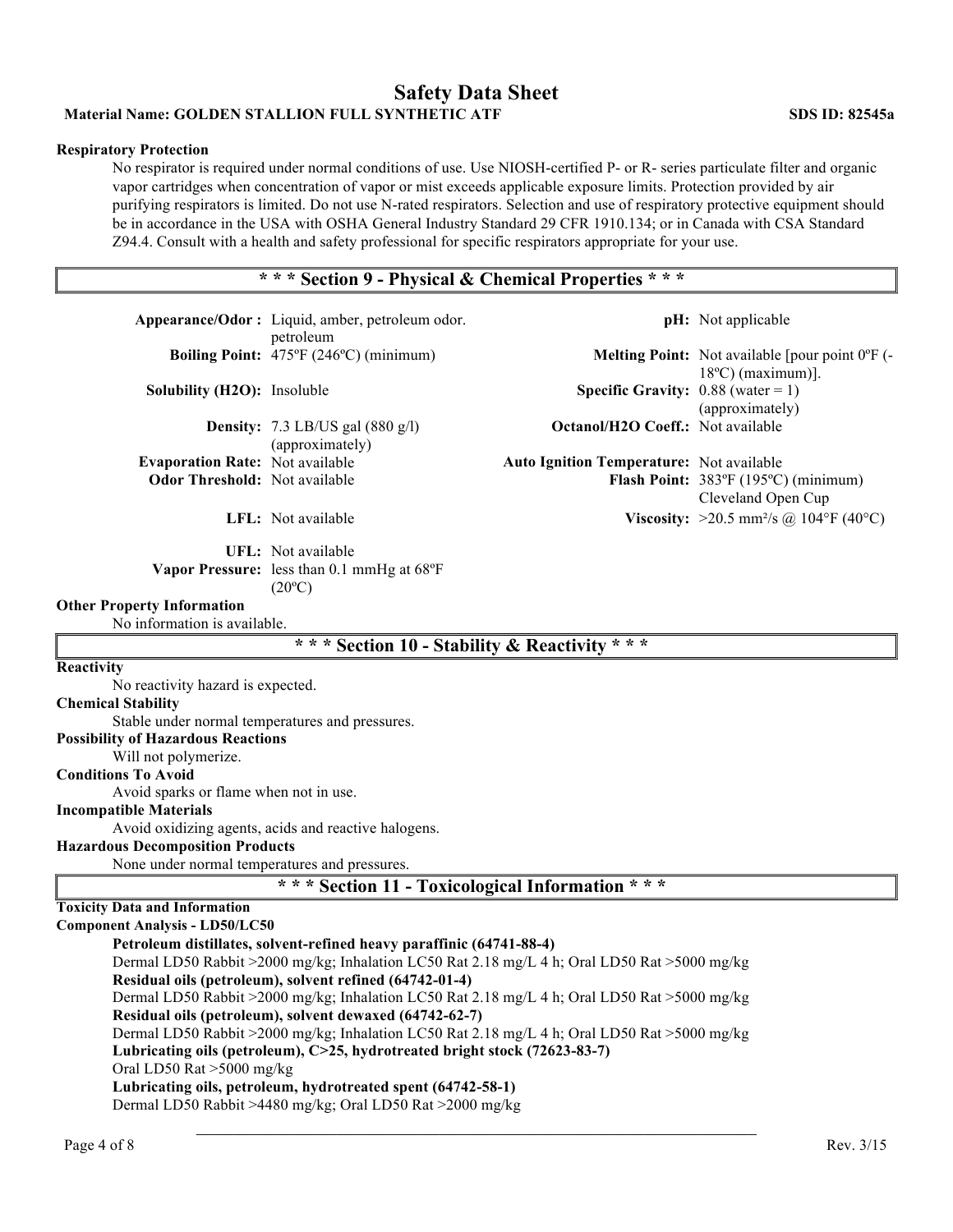## **Material Name: GOLDEN STALLION FULL SYNTHETIC ATF SDS ID: 82545a**

## **Lubricating oils, petroleum, C20-50, hydrotreated neutral oil-based (72623-87-1)**

Dermal LD50 Rabbit >2000 mg/kg; Inhalation LC50 Rat 2.18 mg/L 4 h; Oral LD50 Rat >5000 mg/kg **Information on Likely Routes of Exposure** 

## **Inhalation**

No information on significant adverse effects.

## **Ingestion**

May be harmful if swallowed.

### **Skin Contact**

No information on significant adverse effects.

#### **Eye Contact**

No information on significant adverse effects.

#### **Immediate Effects**

No information on significant adverse effects.

#### **Delayed Effects**

No information on significant adverse effects.

#### **Irritation/Corrosivity**

May cause slight skin and respiratory irritation.

#### **Respiratory Sensitization**

No information available for the products.

#### **Skin Sensitization**

No information available for the product.

## **Carcinogenicity Component**

#### **Carcinogenicity**

None of this product's components are listed by ACGIH, IARC, OSHA, NIOSH, or NTP.

#### **Germ Cell Mutagenicity**

No information available for the product.

#### **Teratogenicity**

No information available for the product.

#### **Reproductive Effects**

No epidemiological data is available for the product.

#### **Specific Target Organ Effects - Single Exposure**

No information on significant adverse effects.

#### **Specific Target Organ Effects - Repeated Exposure**

No information on significant adverse effects.

## **Aspiration Hazard**

No data available.

#### **Medical Conditions Aggravated by Exposure**

Individuals with pre-existing respiratory tract (nose, throat, and lungs), eye, and/or skin disorders may have increased susceptibility to the effects of exposure.

|  |  | * * * Section 12 - Ecological Information * * * |  |  |  |  |  |  |  |  |
|--|--|-------------------------------------------------|--|--|--|--|--|--|--|--|
|--|--|-------------------------------------------------|--|--|--|--|--|--|--|--|

 $\mathcal{L}_\mathcal{L}$  , and the contribution of the contribution of the contribution of the contribution of the contribution of the contribution of the contribution of the contribution of the contribution of the contribution of

## **Ecotoxicity**

| Harmful to aquatic life.                                             |                                 |              |
|----------------------------------------------------------------------|---------------------------------|--------------|
| <b>Component Analysis - Ecotoxicity - Aquatic Toxicity</b>           |                                 |              |
| Petroleum distillates, solvent-refined heavy paraffinic (64741-88-4) |                                 |              |
| <b>Duration/Test/Species</b>                                         | <b>Concentration/Conditions</b> | <b>Notes</b> |
| 96 Hr LC50 Oncorhynchus mykiss                                       | $>5000$ mg/L                    |              |
| 48 Hr EC50 Daphnia magna                                             | $>1000$ mg/L                    |              |
| Residual oils (petroleum), solvent refined (64742-01-4)              |                                 |              |
| <b>Duration/Test/Species</b>                                         | <b>Concentration/Conditions</b> | <b>Notes</b> |
| 96 Hr LC50 Oncorhynchus mykiss                                       | $>5000$ mg/L                    |              |
| 48 Hr EC50 Daphnia magna                                             | $>1000$ mg/L                    |              |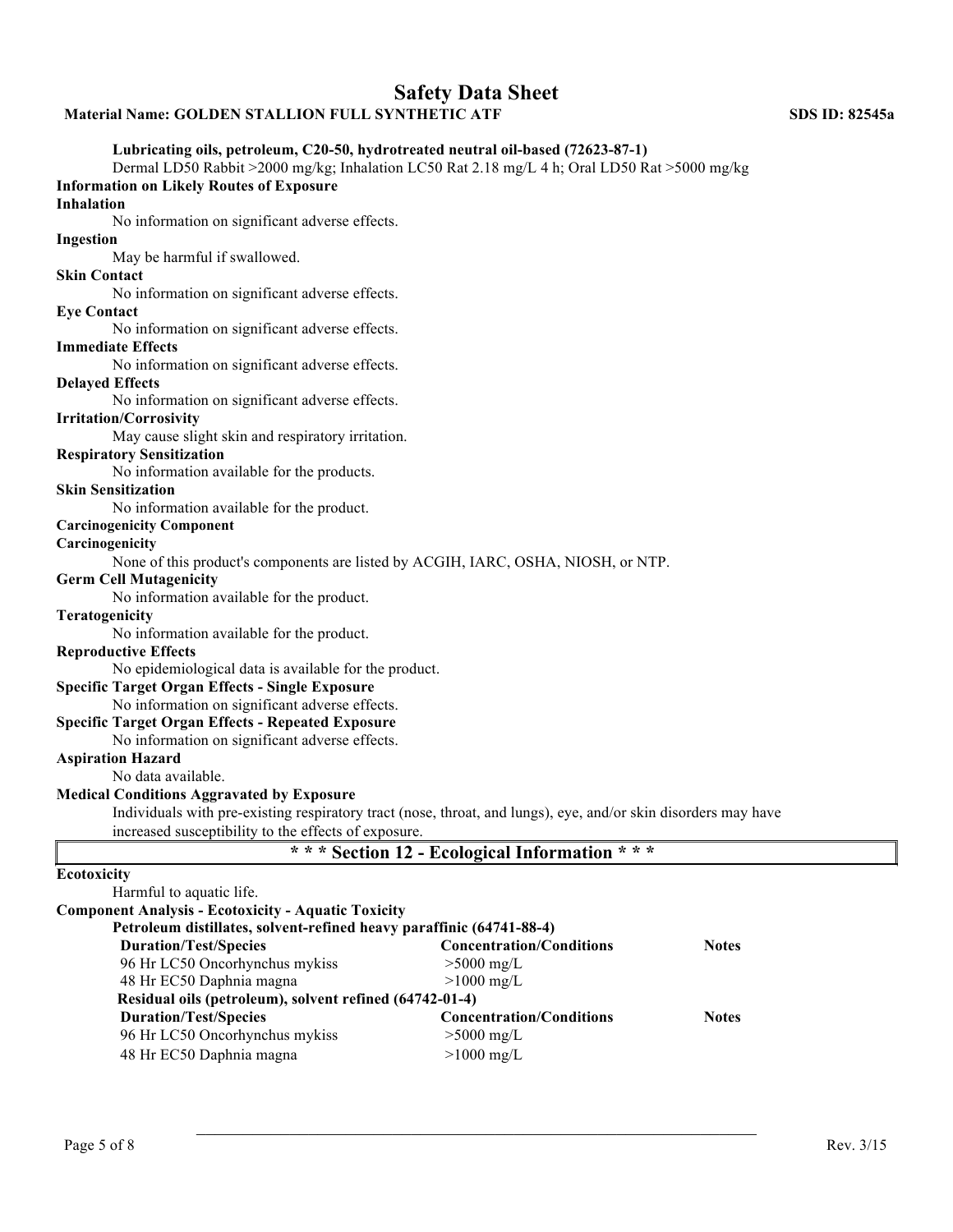#### **Material Name: GOLDEN STALLION FULL SYNTHETIC ATF SDS ID: 82545a**

**Residual oils (petroleum), solvent dewaxed (64742-62-7) Duration/Test/Species Concentration/Conditions Notes** 96 Hr LC50 Oncorhynchus mykiss >5000 mg/L 48 Hr EC50 Daphnia magna >1000 mg/L **Lubricating oils (petroleum), C>25, hydrotreated bright stock (72623-83-7) Duration/Test/Species Concentration/Conditions Notes** 96 Hr LC50 Lepomis macrochirus >10000 mg/L **Lubricating oils, petroleum, hydrotreated spent (64742-58-1) Duration/Test/Species Concentration/Conditions Notes** 96 Hr LC50 Brachydanio rerio 79.6 mg/L [semi-static] 96 Hr LC50 Pimephales promelas 3.2 mg/L [semi-static] **Lubricating oils, petroleum, C20-50, hydrotreated neutral oil-based (72623-87-1) Duration/Test/Species Concentration/Conditions Notes** 96 Hr LC50 Oncorhynchus mykiss >5000 mg/L 48 Hr EC50 Daphnia magna >1000 mg/L **Petroleum distillates, hydrotreated heavy naphthenic (64742-52-5) Duration/Test/Species Concentration/Conditions Notes** 96 Hr LC50 Oncorhynchus mykiss >5000 mg/L 48 Hr EC50 Daphnia magna >1000 mg/L **Phosphorodithioic acid, O,O-di-C1-14-alkyl esters, zinc salts (68649-42-3) Duration/Test/Species Concentration/Conditions Notes** 96 Hr LC50 Pimephales promelas 1.0 - 5.0 mg/L [static] 96 Hr LC50 Pimephales promelas 10.0 - 35.0 mg/L [semi-static] 48 Hr EC50 Daphnia magna 1 - 1.5 mg/L **Persistence and Degradability**

No information available for the product.

## **Bioaccumulation Potential**

No information available for the product.

## **Mobility in Soil**

No information available for the product.

## **Other Adverse Effects**

**\* \* \* Section 13 - Disposal Considerations \* \* \***

## **Disposal Methods**

Dispose in accordance with federal, state, provincial, and local regulations. Regulations may also apply to empty containers. The responsibility for proper waste disposal lies with the owner of the waste. Contact US Global Petroleum regarding proper recycling or disposal.

These products, if discarded, are not expected to be a characteristic or listed hazardous waste. If recycled as used oil in the USA, they can be managed in accordance with the used oil exemption under 40 CFR Part 279. Processing, use, or contamination by the user may change the waste code(s) applicable to the disposal of these products.

## **\* \* \* Section 14 - Transport Information \* \* \***

## **Emergency Response Guide Number**

Not applicable.

- **DOT Shipping Name:** Not regulated as a hazardous material.
- **TDG Shipping Name:** Not regulated as a dangerous good.

## **\* \* \* Section 15 - Regulatory Information \* \* \***

## **Volatile Organic Compounds (As Regulated)**

Negligible as per U.S EPA 40 CFR 51.100(s)

#### **Federal Regulations**

**SARA 302/304** 

#### **Component Analysis**

Based on the ingredient(s) listed in SECTION 3, this product does not contain any "extremely hazardous substances" listed pursuant to Title III of the Superfund Amendments and Reauthorization Act of 1986 (SARA) Section 302 or Section 304 as identified in 40 CFR Part 355, Appendix A and B.

 $\mathcal{L}_\text{max}$  and the contract of the contract of the contract of the contract of the contract of the contract of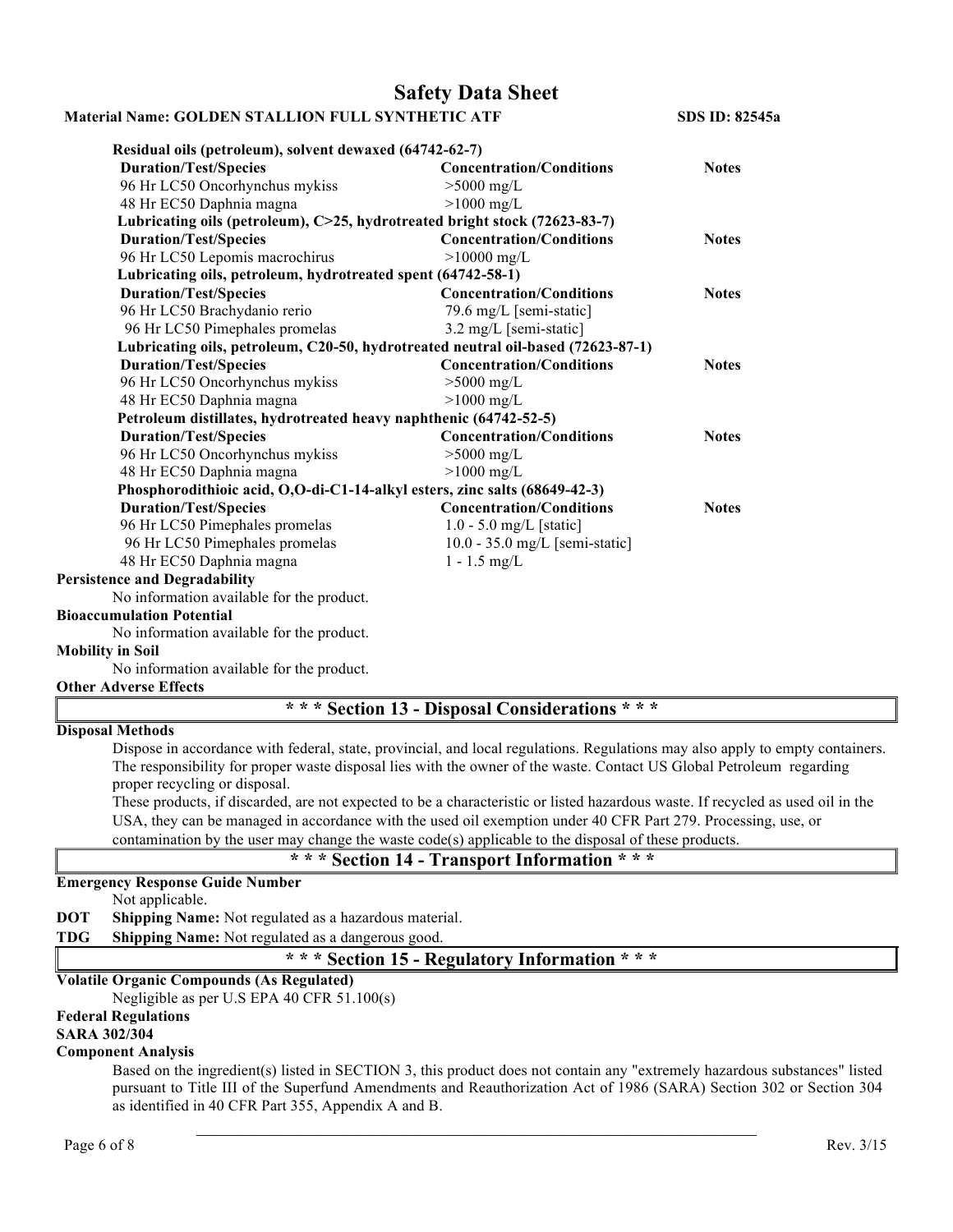**Material Name: GOLDEN STALLION FULL SYNTHETIC ATF SDS ID: 82545a**

#### **SARA 311/312 Hazardous Categories**

#### **Acute Health:** No **Chronic Health:** No **Fire:** No **Pressure:** No **Reactive:** No

## **SARA Section 313**

## **Component Analysis**

This product does not contain any "toxic" chemical subject to the requirements of section 313 of Title III of the Superfund Amendments and Reauthorization Act of 1986 (SARA) and 40 CFR Part 372.

## **CERCLA**

#### **Component Analysis**

Based on the ingredient(s) listed in SECTION 3, this product does not contain any "hazardous substance" listed under the Comprehensive Environmental Response, Compensation and Liability Act of 1980 (CERCLA) in 40 CFR Part 302, Table 302.4.

#### **TSCA Inventory**

All the components of these products are listed on, or are automatically included as "naturally occurring chemical substances" on, or are exempted from the requirement to be listed on, the TSCA Inventory.

## **Component Analysis**

| Component                                                                 | CAS#        | <b>TSCA</b> |
|---------------------------------------------------------------------------|-------------|-------------|
| Petroleum distillates, solvent-refined heavy paraffinic                   | 64741-88-4  | Yes         |
| Residual oils (petroleum), solvent refined                                | 64742-01-4  | Yes         |
| Residual oils (petroleum), hydrotreated                                   | 64742-57-0  | Yes         |
| Residual oils (petroleum), solvent dewaxed                                | 64742-62-7  | Yes         |
| Lubricating oils (petroleum), C>25, hydrotreated bright stock             | 72623-83-7  | Yes         |
| Lubricating oils, petroleum, hydrotreated spent                           | 64742-58-1  | Yes         |
| Lubricating oils, petroleum, C20-50, hydrotreated neutral oil-based       | 72623-87-1  | Yes         |
| Gas oils, petroleum, vacuum, hydrocracked, hydroisomerized, hydrogenated, | 178603-65-1 | Yes         |
| C20-40, branched and cyclic, high viscosity index                         |             |             |
| Gas oils, petroleum, vacuum, hydrocracked, hydroisomerized, hydrogenated, | 178603-66-2 | Yes         |
| C25-55, branched and cyclic, high viscosity index                         |             |             |
| Gas oils, petroleum, vacuum, hydrocracked, hydroisomerized, hydrogenated, | 178603-64-0 | Yes         |
| C15-30, branched and cyclic, high viscosity index                         |             |             |
| Petroleum distillates, hydrotreated heavy naphthenic                      | 64742-52-5  | Yes         |
| Phosphorodithioic acid, O,O-di-C1-14-alkyl esters, zinc salts             | 68649-42-3  | Yes         |

## **U.S. State Regulations**

None of this product's components are listed on the state lists from CA, MA, MN, NJ or PA.

No component(s) are listed under the California Safe Drinking Water and Toxic Enforcement Act of 1986 (Proposition 65). **Canadian Regulations**

These products have been classified in accordance with the hazard criteria of the Controlled Products Regulations (CPR) and the MSDS contains all information required by the CPR.

 $\mathcal{L}_\mathcal{L}$  , and the contribution of the contribution of the contribution of the contribution of the contribution of the contribution of the contribution of the contribution of the contribution of the contribution of